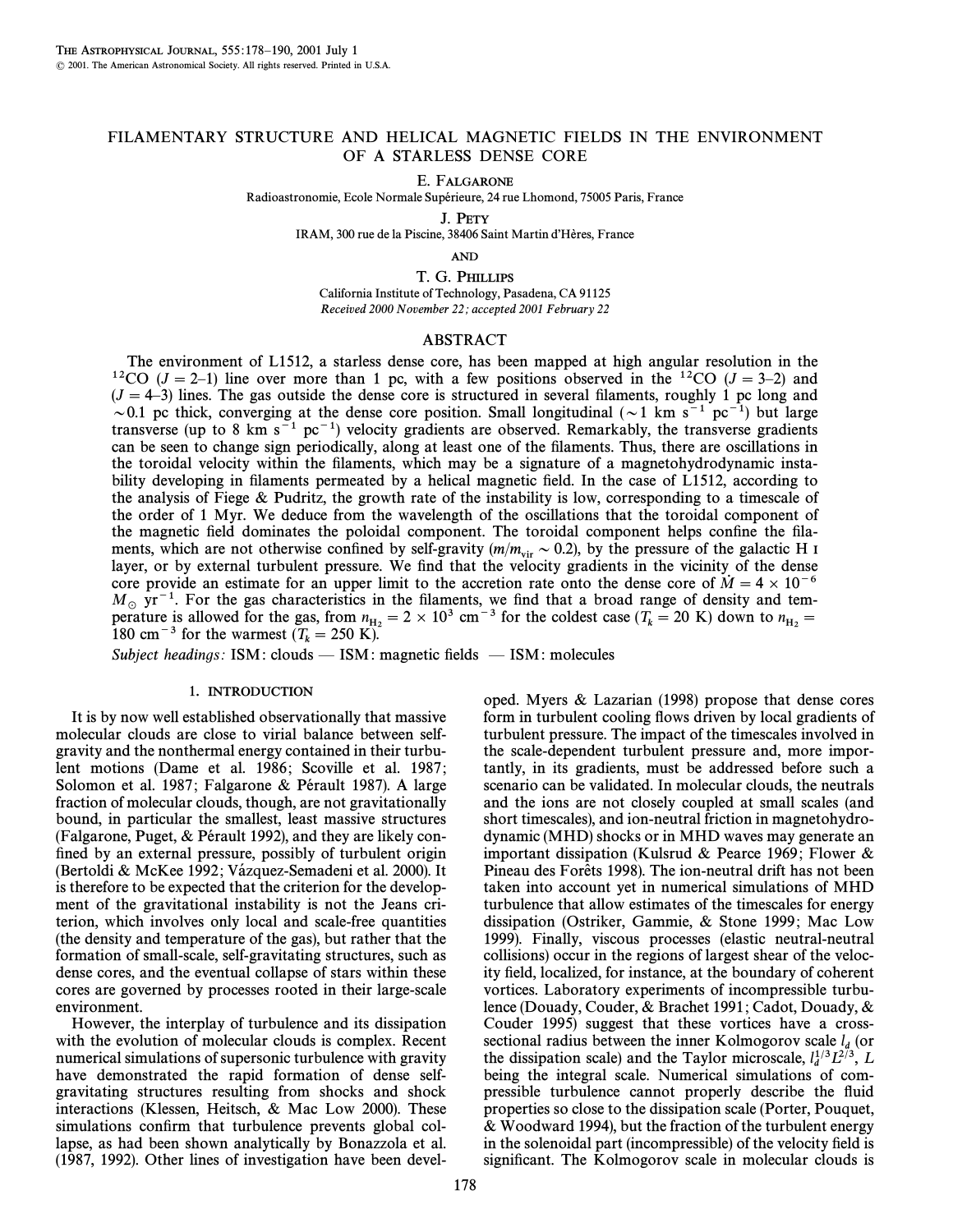estimated to be of the order of 10 AU, and therefore is orders of magnitude smaller than size scales accessible to current observations. Dissipation occurring at these small scales can therefore be studied only with statistical tools (Lis et al. 1996; Pety 1999) or chemical signatures (Joulain et al. 1998).

With the expectation of shedding light on the processes leading to the formation of dense cores within molecular clouds and of analyzing the dynamics of the gas in the vicinity of such cores, maps of the environment of three dense cores without embedded stars have been made in the two lowest transitions of CO and isotopes over fields of a few square arcminutes around low-mass dense cores (Falgarone et al. 1998). The results were as follows. (1) The cores have an internal velocity dispersion much smaller than that of their environment over a similar size scale. (2) The core environment in all three fields is highly structured and exhibits conspicuous filaments with different properties in each field. In the L1512 field, there are only a few bright filaments, while in another field (in the Polaris Flare), the filaments are more numerous, less organized spatially, thinner, and smaller. (3) The gas component outside the dense cores has a high  $12^{\circ}CO/13^{\circ}CO$  ratio. (4) The  $12^{\circ}CO$  line shapes are non-Gaussian, and it was shown that the line wing emission originates primarily in the filamentary structures. A mosaic of 13 fields has been made with the Plateau de Bure interferometer in the <sup>12</sup>CO ( $J = 1-0$ ) line in the environment of the dense core in the Polaris Flare (Pety & Falgarone 2001, in preparation). The angular resolution of this map is  $3\degree 8 \times 3\degree 5$ , or 500 AU, at the distance of the flare  $(d = 150 \text{ pc})$ . Extremely large transverse velocity gradients have been measured in two of the filaments: velocity differences of 3.5 km s<sup>-1</sup> over 1500 AU, or  $\nabla v \sim 450$  km s<sup>-1</sup>  $pc^{-1}$ , implying rotational periods as small as 10<sup>4</sup> yr.

The work here is a follow-up of this study, carried out on the field surrounding the core L1512. Our goals are to further characterize the density and temperature, as well as the dynamics, of the gas in the filaments that make up the core environment. To do so, we observed the line wing emission with a high signal-to-noise ratio in the  $^{12}CO$  $(J = 3-2)$  and  $(J = 4-3)$  transitions to better constrain the excitation of the gas in the filaments, and we made a  ${}^{12}CO$  $(J = 2-1)$  large-scale map in the on-the-fly mode. A statistical analysis of the turbulent velocity field, in particular that of its non-Gaussian features, has been conducted in the 1 pc field around L1512 along the lines developed in Lis et al. (1996). It allows the localization of the regions of largest vorticity (Pety 1999; Pety  $\&$  Falgarone 2001, in preparation).

In  $\S 2$ , we describe the observations. In  $\S 3$ , we present the observational results regarding the velocity field in the filaments and their density and temperature. In  $\S$  4, we discuss the possible heating sources for the detected warm gas, provide a tentative interpretation of the data invoking a helical magnetic field to confine the filaments (Fiege  $\&$ Pudritz 2000a, 2000b), and give the characteristics of the gas inflow onto the dense core.

### 2. OBSERVATIONS

The selected dense core L1512 is a small (size  $\sim 0.1$  pc), nearby, low-mass dense core with no signpost of star formation. It is located at the edge of the Taurus-Auriga-Perseus complex in a low average column density region at the parsec scale ( $N_{\text{H}_2}$  of a few 10<sup>20</sup> cm<sup>-2</sup>). This is deduced from

the low angular resolution <sup>12</sup>CO ( $J = 1-0$ ) observations of Ungerechts & Thaddeus (1987). The fact that the dense core is surrounded by an almost transparent environment helps in isolating the gas directly connected to the core and in minimizing confusion with unrelated components. The local  $H_2$  density within the dense core is deduced from multitransition observations of several molecules (CS,  $\text{HC}_3 \text{N}$ ,  $\text{NH}_3$ , and  $\text{C}_3 \text{H}_2$ ) and is in the range  $3 \times 10^4$ – $10^5$ <br>cm<sup>-3</sup>. The C<sub>1</sub>H lines in this core are among the narrowest  $\text{cm}^{-3}$ . The  $\text{C}_3\text{H}_2$  lines in this core are among the narrowest ever observed, but their small line width cannot be accounted for by thermal motions alone, as is also the case for the NH<sub>3</sub> line widths. The average gas temperature in the core is estimated to be 12 K, and the nonthermal contribution to the observed motions is only  $\sigma_{NT} = 0.038$  km s<sup>-1</sup>. L1512 is one of the least centrally condensed cores detected in the submillimeter continuum by Ward-Thompson et al. (1994) and does not have any spectral signature of infall motion toward a central object (Gregersen & Evans 2000).

Observations were performed with the 10.4 m antenna of the Caltech Submillimeter Observatory (CSO) in 1997 January and December for the high-frequency lines <sup>12</sup>CO  $(J = 3-2)$  and  $(J = 4-3)$  and in 1997 December and 1998 November for the <sup>12</sup>CO ( $J = 2-1$ ) map. The single sideband (SSB) system temperature, including the effects of the Earth's atmosphere, was  $\sim$  2000 K at 461 GHz and  $\sim$  700 K at 346 GHz. The zenith opacity at 220 GHz was about 0.05 during the high-frequency observations. The SSB system temperature was  $\sim$  270 K at 230 GHz, with a zenith opacity of about 0.1. The efficiencies, measured on small planets at intermediate zenith angles, are 0.55, 0.75, and 0.8 at 461 GHz, 346 GHz, and 230 GHz, respectively. The data were taken with an acousto-optical spectrometer whose effective resolution varied between 100 and 150 kHz. Frequency calibration was performed regularly. The 100 kHz resolution corresponds to  $0.065$  km s<sup> $-1$ </sup> at 461 GHz. The angular resolution (half-power beamwidth) of the telescope is  $16$ ",  $22$ ", and  $28$ ", at the three frequencies, respectively. Pointing was checked either on planets or on the line emission of protoplanetary sources such as CRL 618. The intensity calibration was performed with the classical hot-cold load measurements. The high-frequency spectra were obtained after long integrations in the position-switching mode. The <sup>12</sup>CO ( $J = 2-1$ ) map was constructed with the on-the-fly technique at a speed of  $2'' s^{-1}$ , with a dump of the data every 8 s (or one-half beam). The size of individual scans between two comparison measurements was 360" in R.A. The whole map has been observed twice and contains 8750 spectra with an average rms noise level, for a resolution of 100 kHz, of about 0.2 K. The area of the  ${}^{12}CO$  $(J = 2-1)$  map (24'  $\times$  26') is therefore about 12 times larger than the IRAM 30 m map  $(5' \times 10')$  and covers an area of 1.2 pc  $\times$  1 pc around the dense core.

# 3. OBSERVATIONAL RESULTS

## 3.1. Morphology and Mass Distribution

The <sup>12</sup>CO ( $J = 2-1$ ) line-integrated intensity map is displayed in Figure 1a. The region of the  ${}^{12}CO$  peak (about  $4' \times 4'$  corresponds to the dense core as traced in the C<sup>18</sup>O line (see Fig. 2 of Falgarone et al. 1998, hereafter F98). The distribution of the  ${}^{12}CO$  line emission is highly anisotropic and is concentrated in a network of filamentary structures. These filaments are identified with numbers from 1 to 6 in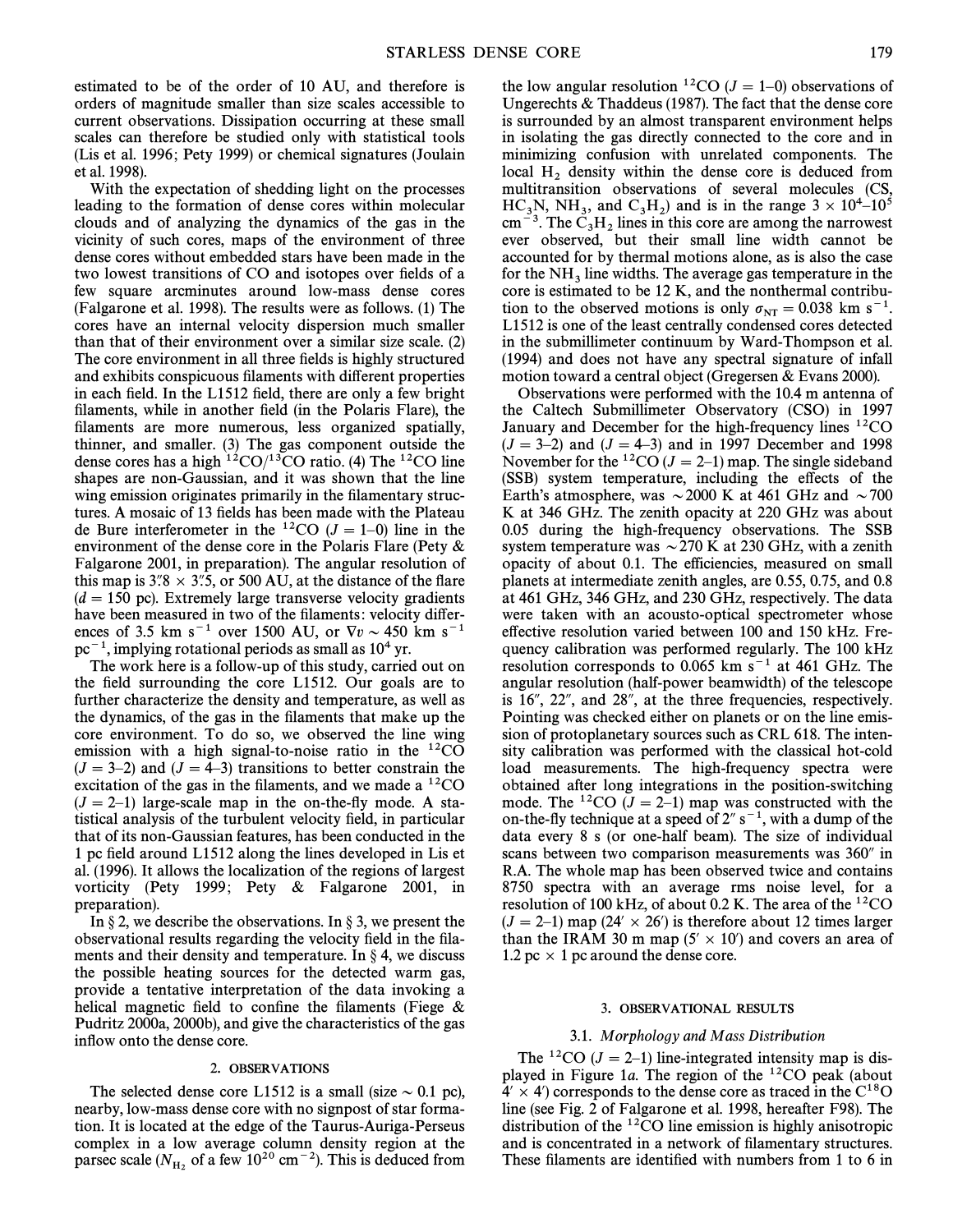

FIG. 1.—(a) Map of the integrated line intensity of the <sup>12</sup>CO ( $J = 2$ –1) line observed in the on-the-fly mode at the CSO. The contour levels are 1, 2, and 3 K km s<sup>-1</sup>. The (0, 0) position is  $\alpha(1950) = 0.5^{\text{h}}00^{\text{m}}54.5$ ,  $\delta(1950) = 32^{\circ}36'$ . The offsets are in arcseconds. The dense core, barely visible in the <sup>12</sup>CO emission, is centered at (0", 180") and has a diameter of about 200", or 0.15 pc. (b) Maps of the <sup>12</sup>CO ( $J = 2-1$ ) line intensity integrated over different velocity intervals (whole line [left and right panels] or [7.3, 8.1] km s<sup>-1</sup> [center panel]) in order to individualize the six filaments discussed in the text and display the cuts corresponding to the space-velocity diagrams of Figs. 3 and 4.

Figure 1b, which shows the <sup>12</sup>CO ( $J = 2-1$ ) emission integrated over different velocity intervals. Three of these structures (1, 4, and 5) may extend beyond the limits of the map and two of them (1 and 4) are as long as 0.75 pc, with a thickness (at half intensity) varying between 0.08 and 0.2 pc. These filaments all converge in projection toward the location of the dense core centered at offset position  $(0'', 180'')$ .

A histogram of the line-integrated brightness distribution has been built. The positions above  $W(CO) = 3$  K km s<sup>-1</sup> belong to the dense core region (see Fig. 1a), those with  $W(CO)$  between 1 and 3 K km s<sup>-1</sup> belong to the filaments, and those between 0.1 and 1 K km  $s^{-1}$  to the background (0.1 K km s<sup>-1</sup> is the 3  $\sigma$  level for the integrated emission). Although the filaments and the background fill approximately the same fractional area in the map, the mass fraction in the filaments, estimated from  $W(CO)$ , is 75% of the total mass in the map, the dense core apparently contributing less than 1%, which is to be expected from the large optical depth of the <sup>12</sup>CO ( $J = 2-1$ ) line in the direction of

the dense core. If the CO optical depth is taken into account, the mass fraction in the core becomes about one half, as explained below.

The brightness contrast in  ${}^{12}$ CO between the core and its environment is only about 4 to 1, as seen above, while the contrast in column density, as derived from the  $C^{18}O$  $(J = 1-0)$  line for the core and the <sup>12</sup>CO  $(J = 2-1)$  line for the environment, is  $\approx 20$  to 1. The C<sup>18</sup>O ( $J = 1-0$ ) line intensity in the direction of the core is 2 K and the line width is 0.2 km s<sup>-1</sup> (F98). It corresponds to an H<sub>2</sub> column<br>density  $N_{\text{H}_2}$  of  $2 \times 10^{22}$  cm<sup>-2</sup> for  $n_{\text{H}_2} = 3 \times 10^4$  cm<sup>-3</sup>,<br>while the <sup>12</sup>CO (I – 2-1) integrated line intensity of 1 to 3 while the <sup>12</sup>CO ( $J = 2-1$ ) integrated line intensity of 1 to 3 K km s<sup>-1</sup> in the core environment corresponds to  $N_{\text{H}_2} \approx 10^{21}$  cm<sup>-2</sup> essuming  $N/(W(C)) = 2.5 \times 10^{20}$  cm<sup>-2</sup> (K)  $10^{21}$  cm<sup>-2</sup>, assuming  $N_{\rm H_2}/W({\rm CO}) = 2.5 \times 10^{20}$  cm<sup>-2</sup> (K<br>km s<sup>-1</sup>)<sup>-1</sup> for the <sup>12</sup>CO (L = 1-0) line and an *B*(2-1/1-0) km s<sup>-1</sup>)<sup>-1</sup> for the <sup>12</sup>CO (J = 1–0) line and an R(2–1/1–0) brightness ratio of 0.65 (F98). The H<sub>2</sub> mass in the dense core, derived from the above estimate of the H<sub>2</sub> column density, is 6  $M_{\odot}$ . The total mass of gas traced by <sup>12</sup>CO  $(J = 2-1)$  within the 1.2 pc × 1 pc field is 10  $M_\odot$ , as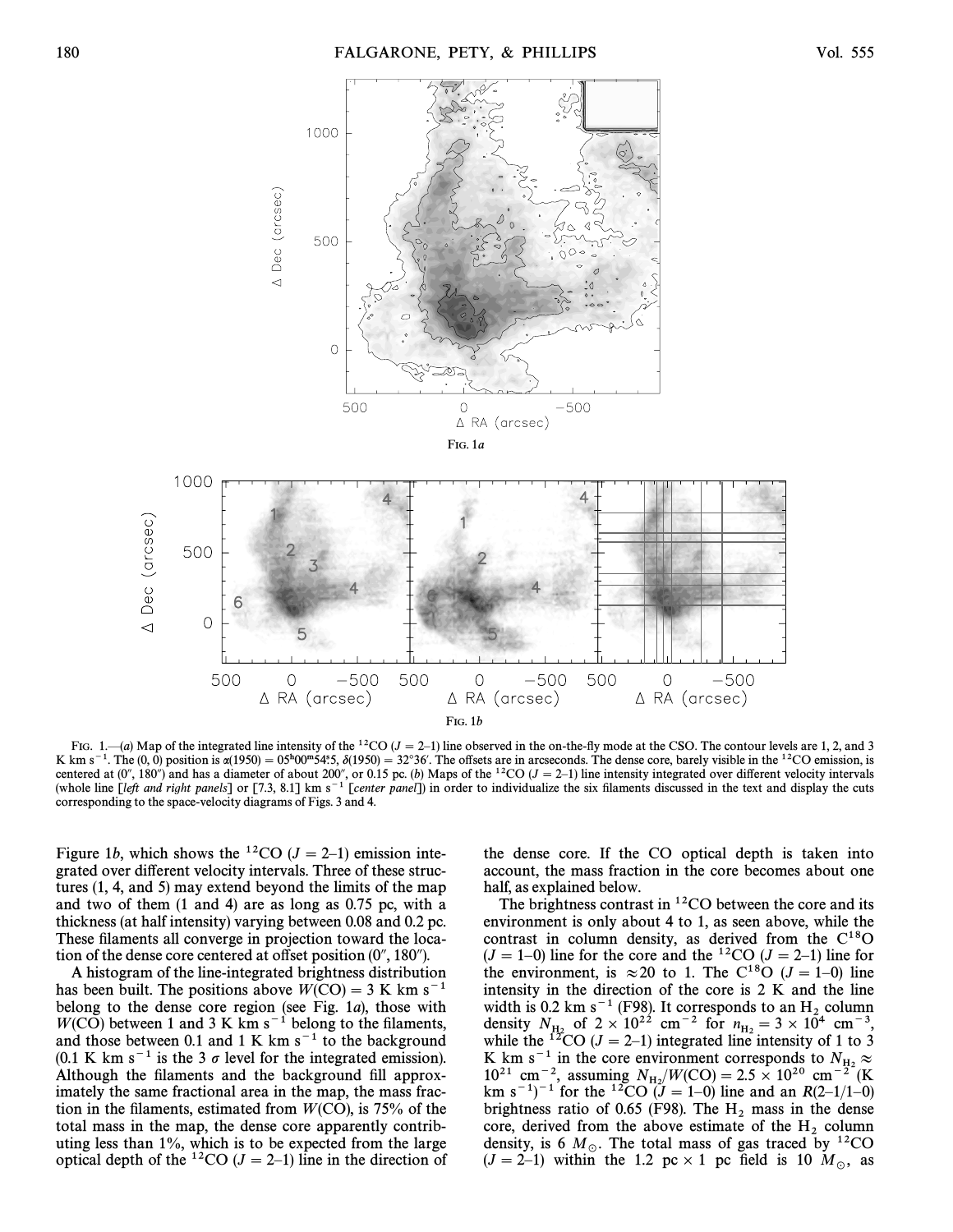deduced from the  $(J = 2-1)$  integrated line intensity over the whole map  $[W(CO) = 1.3 \text{ K km s}^{-1}]$  and the conversion factor and line ratios quoted above.

#### 3.2. The Velocity Field

# 3.2.1. Filamentary Structure of the Line Wing Emission

In the two lowest rotational transitions, the  $^{12}CO$  to  $13$ CO line ratios were found to vary significantly across the line profiles (F98). For this reason, in this work the  $^{12}CO$ line emission of L1512 was divided into the line core and line wing emission on the sole basis of the 12CO to 13CO line ratios. The line core emission arises in the velocity interval  $[6.5, 7.3]$  km s<sup> $-1$ </sup> and corresponds to the velocity coverage of the dense core (i.e., gas-bright in  $^{13}CO$  and  $C^{18}O$ ). In this velocity interval the  ${}^{12}CO$  to  ${}^{13}CO$  line ratios are close to unity at the peaks. For the line wing emission, over the velocity range  $[7.3, 8.1]$  km s<sup>-1</sup>, the <sup>12</sup>CO to <sup>13</sup>CO ratios are much higher, from a few up to  $\sim$  20. The gas, which has a high  ${}^{12}CO/{}^{13}CO$  ratio, likely also radiates in the velocity range of the line core emission but cannot be disentangled from it in this velocity range. It is easily traced by the  ${}^{12}CO$ lines, but studying it with 13CO emission would require very long integrations. In the following, we rely on the findings of F98, namely that the space-velocity structure of the gas emitting the  $12^{\circ}$ CO line allows a large photon-escape probability. We therefore stress the fact that the  ${}^{12}CO$  line, in velocity intervals avoiding that of the dense core, traces the bulk of the molecular material.

Maps of the <sup>12</sup>CO ( $J = 2-1$ ) emission integrated over velocity bins of width  $0.5 \text{ km s}^{-1}$  are displayed in Figure 2. They illustrate the complex structure of the gas that does not belong to the dense core, i.e., gas farther than  $\pm 2'$  from offset (0", 180") at any velocity, or gas within  $\pm 2'$  of offset  $(0^{\prime\prime}, 180^{\prime\prime})$  in the velocity range [7.3, 8.1] km s<sup>-1</sup>. The six filaments identified in Figure  $1b$  can be recognized on the channel maps. Filament 1 is almost straight and extends up to the edge of the present map (i.e., over  $900^{\circ}$ , or 0.7 pc, at the distance of the source,  $d = 150$  pc). Filaments 2 and 3 are much shorter and are best visible in the velocity ranges [7.3, 7.5] km s<sup>-1</sup> and [7.1, 7.3] km s<sup>-1</sup>, respectively. Filament 4 is elongated in the east-west direction and likely forms a loop with the emission in the northwest corner of the map. Filaments 5, in the south (brighter at [7.5, 7.7] km  $s^{-1}$ ), and 6, in the east, may be connected to each other. Interestingly, the dense core is located at the point of convergence of all these filaments. It would seem unlikely that this convergence is due only to a projection effect.

As visible in the channel maps, these elongated filaments also emit in the velocity range of the line core, which confirms that the so-called line core emission is a mixture of core and wing emission. The spatial distribution of the line wing emission (usually much weaker than the line core emission) is visible in the position-velocity diagrams of Figure 3. It appears as a weak emission at velocities greater than 7.3 km  $s^{-1}$ . It is not necessarily associated with line core emission (e.g., the southernmost region in most of the declination cuts and the westernmost regions in the R.A. cuts). It also appears as the extension of an east-west filamentary structure (cut in R.A. at  $\delta$ decl. = 272").

#### 3.2.2. Velocity Gradients

Figure 2 shows that there is a large-scale gradient of about 1 km  $s^{-1}$  pc<sup>-1</sup> in the northwest-southeast direction. The space-velocity diagrams of Figures 3 and 4 display the most characteristic patterns observed in the field. They illustrate the variety of the velocity gradients (i.e., their spatial uniformity or, in other cases, their sharp variations in space). In these diagrams, the gradients appear as deviations of the pattern of CO emission from the vertical direction ( $v = constant$ ). Their behaviors, displayed in Figures 3 and 4 are complex. The main properties of the velocity gradients are the following :

Longitudinal gradients ( $\sim \pm 1$  km s<sup>-1</sup> pc<sup>-1</sup>) are found in the two main filaments (Figs.  $3b$  and  $4\overline{b}$  are cuts along filaments 1 and 4, respectively). These longitudinal gradients are small but uniform over 400" or more, i.e., a size scale greater than 0.3 pc. Gradients are significantly larger at small scales. It is remarkable that many of these gradients



FIG. 2.—Maps of <sup>12</sup>CO (J = 2–1) intensity integrated over velocity bins of 0.5 km s<sup>-1</sup>, shown below each panel. The intensity scale is different for each map and is provided at the right edge of each panel in K km  $s^{-1}$ .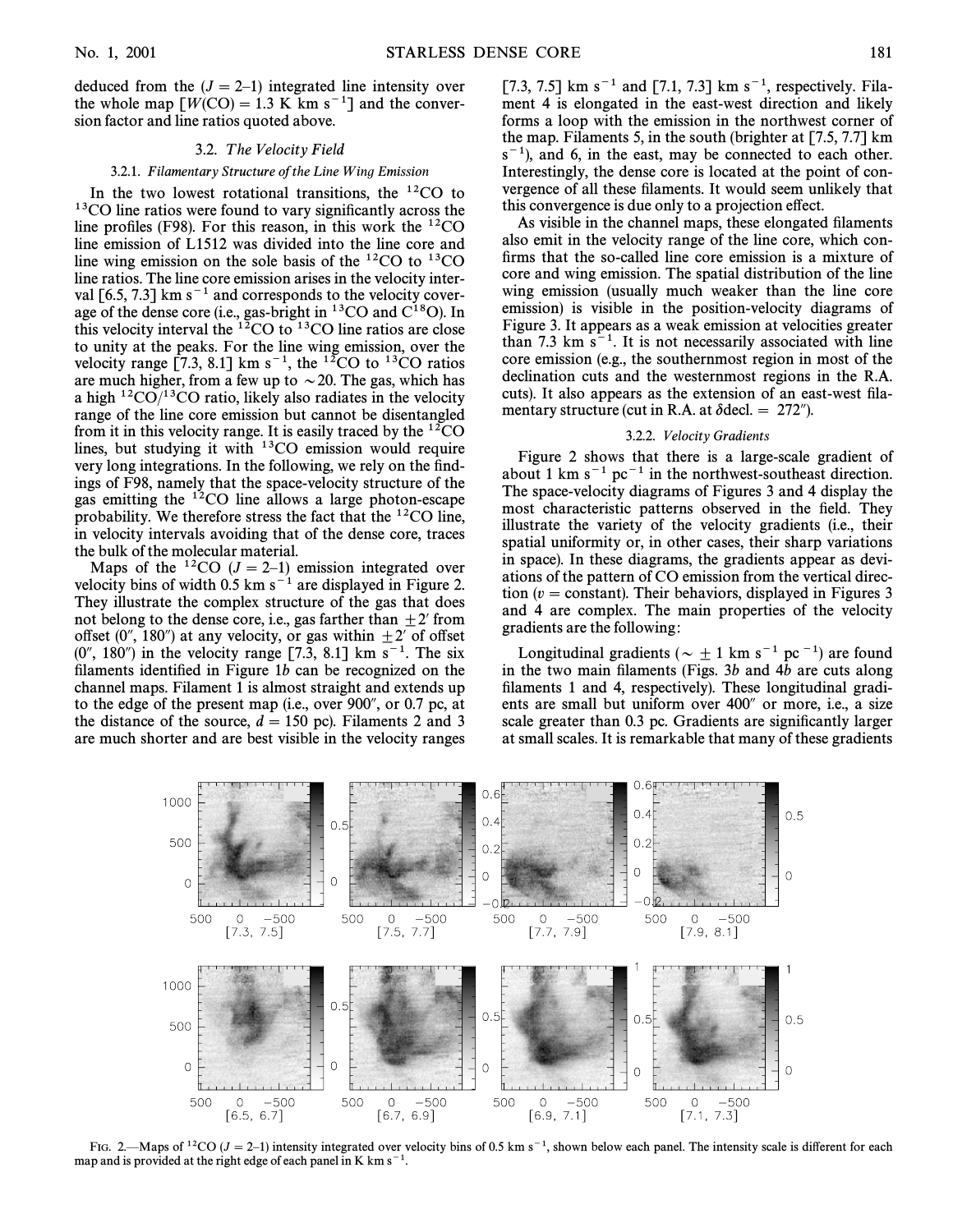

FIG. 3.—Declination-velocity diagrams for a set of cuts at different R.A. offsets, indicated above each diagram. These cuts, like those of Fig. 4, have been selected to be illustrative of the various morphologies of the velocity field in the map.

are uniform in space over a few tenths of a parsec. Table 1 lists values of the velocity gradients measured in the vicinity of the dense core. The dense core is localized within  $+100<sup>7</sup>$ in R.A. and from  $+80''$  to 280" in declination. The six cuts listed in Table 1 intercept the dense core and have been selected because they illustrate the variations of the velocity gradients around the dense core. These variations are difficult to interpret because of projection effects. Yet it is unlikely that they trace a random velocity pattern around the dense core, because all the velocity components connect to the dense core position (in projection) at the dense core velocity. If these gradients trace inward motions toward the dense core, the variations of the sign of the gradients, on the same side of the core and from one side to the other, suggest that the inward flow is far from homogeneous and probably occurs along multiple and distinct directions around the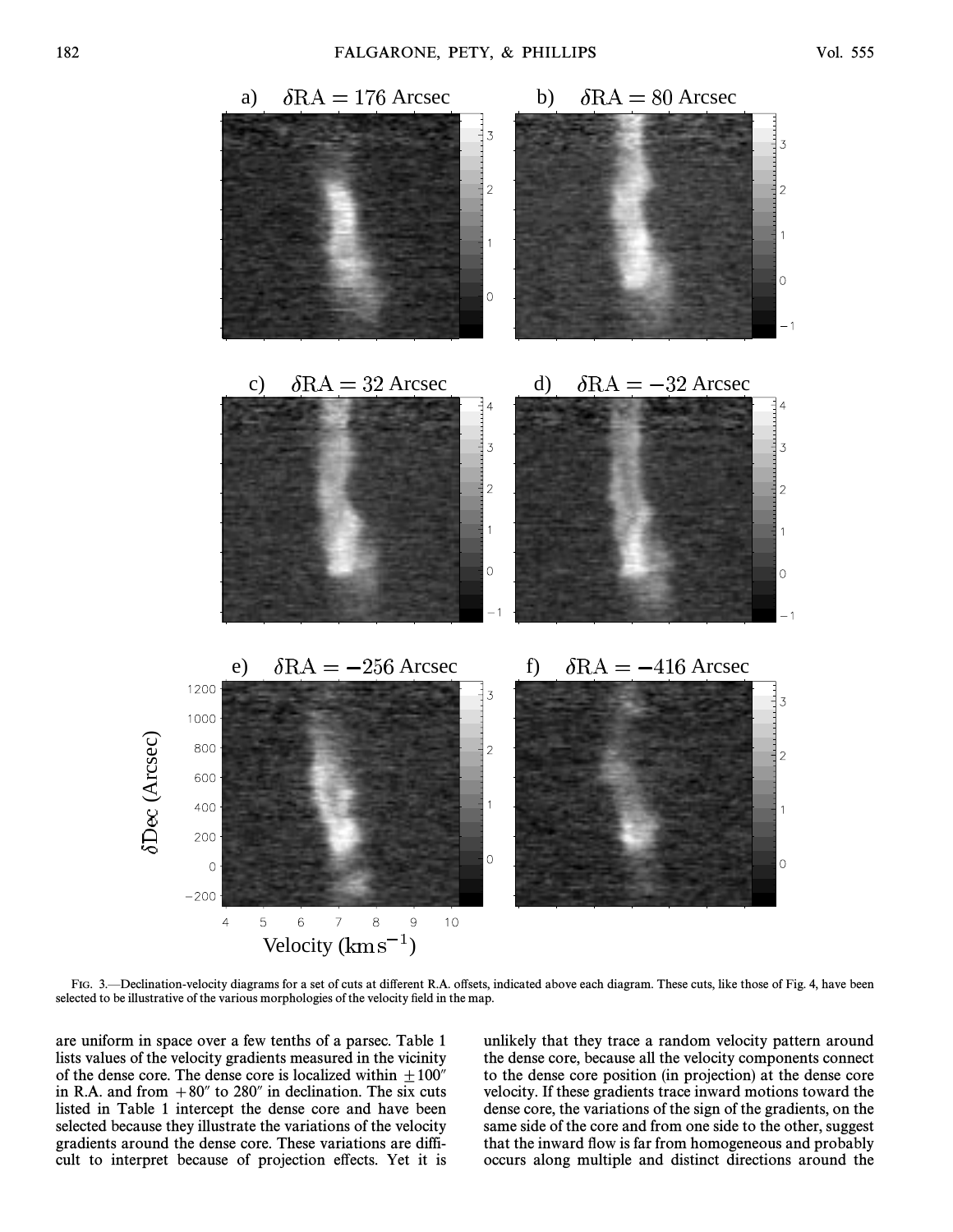

FIG. 4. Same as Fig. 3, but for R.A.-velocity diagrams and cuts at different declination offsets

core. We rule out outward motions because the core has no embedded object. The maximum velocities of the gas relative to the core velocity are given in columns (4) and (7) of Table 1. They correspond to the product of the measured  $\nabla v$  by its spatial extent. These relative velocities are large, up to  $0.6 \text{ km s}^{-1}$  at about 0.4 pc from the core, and therefore larger than the sound velocity in H<sub>2</sub> at 20 K ( $c_s = 0.3$ )<br>km s<sup>-1</sup>) but they are commensurate with the Alfvén velockm s<sup>-1</sup>), but they are commensurate with the Alfvén velocity,  $v_A = 0.6$  km s<sup>-1</sup>, for  $B = 10 \mu$ G and  $n_{\text{H}_2} = 500 \text{ cm}^{-3}$ .<br>Relatively large transverse gradients ( $\sim$  5 km s<sup>-1</sup> no

Relatively large transverse gradients ( $\sim$  5 km s<sup>-1</sup> pc<sup>-1</sup>) are visible across each of the two main filaments (1 and 4). Perhaps the most interesting feature is the fact that these gradients change sign along filament 1, as illustrated in Figure 4. The filament emission covers the R.A. offset range  $[0, 200]$  with slight changes with declination offsets (see Figs. 1 and 2). The velocity gradient across the filament is positive in Figure 4c and negative in Figures 4d and 4e. Gradient variations are also found over the western part of filament 4. A blow-up of the space-velocity diagrams is given in Figure 5a for filament 4 and in Figure 5b for filament 1. The diagrams are restricted to the positions of the filaments. Velocity gradients measured at these positions for the line peak emission are plotted in Figure 6 as a function of the position along each filament. Fewer positions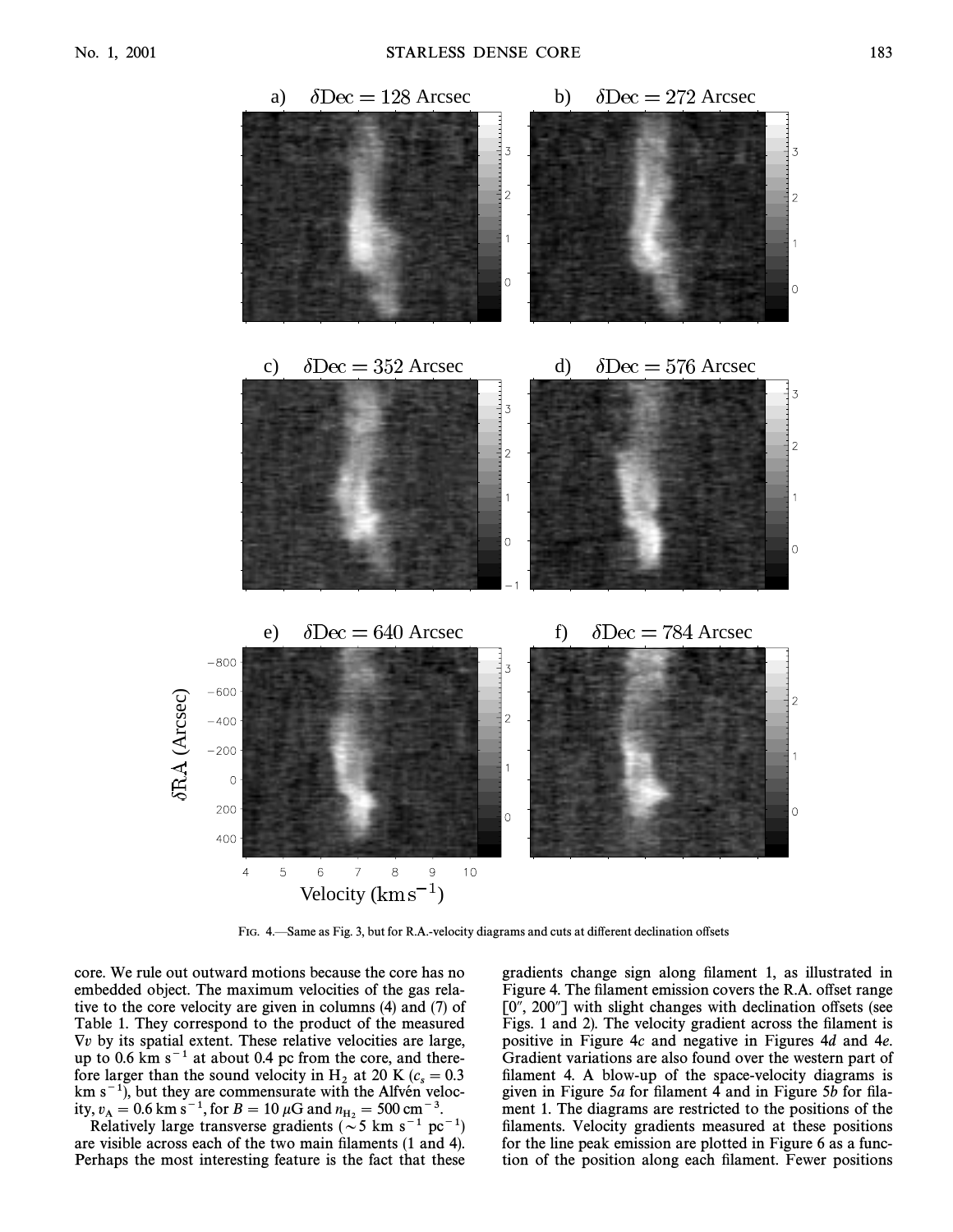| <b>Cut Position</b><br>(1) | $\nabla v$ South/East<br>$(km s^{-1} pc^{-1})$<br>(2) | Extent $l$<br>(pc)<br>(3) | $\Delta v_{\rm max}$<br>$(km s^{-1})$<br>(4) | $\nabla v$ North-West<br>$(km s^{-1} pc^{-1})$<br>(5) | Extent l<br>(pc)<br>(6) | $\Delta v_{\rm max}$<br>$(km s^{-1})$ |  |  |
|----------------------------|-------------------------------------------------------|---------------------------|----------------------------------------------|-------------------------------------------------------|-------------------------|---------------------------------------|--|--|
| $\delta$ R.A. = 176"       | $-2.5$                                                | 0.2                       | 0.5                                          | 0.65                                                  | 0.3                     | 0.2                                   |  |  |
| $\delta$ R.A. = 80"        | $\Omega$                                              | .                         | $\Omega$                                     | $-1.2$                                                | 0.3                     | 0.36                                  |  |  |
| $\delta$ R.A. = 32"        | $\theta$                                              | $\cdots$                  | $\bf{0}$                                     | 1.8                                                   | 0.2                     | 0.36                                  |  |  |
| $\delta$ R.A. = $-32$ "    | $-1$                                                  | 0.2                       | 0.2                                          | 2.5                                                   | 0.2                     | 0.5                                   |  |  |
| $\delta$ decl. = 128"      | $-2.5$                                                | 0.2                       | 0.5                                          | $\bf{0}$                                              | $\cdots$                | $\bf{0}$                              |  |  |
| $\delta$ decl. = 272"      | $-1.3$                                                | 0.3                       | 0.4                                          | 1.5                                                   | 0.4                     | 0.6                                   |  |  |

TABLE 1 VELOCITY GRADIENTS IN THE VICINITY OF THE DENSE CORE

NOTES.—For the cuts in declination (different  $\delta$ R.A.), cols. (2)–(4) and cols. (5)–(7) characterize the velocity gradients measured in the south (S) and north (N) of the dense core, respectively. For the cuts in R.A. (di†erent  $\delta$ decl.), the same columns characterize the gradients measured in the east (E) and west (W) of the dense core, respectively. Note that  $\Delta v_{\text{max}} = l \nabla v$ .



FIG. 5.—Blow-up of space-velocity diagrams over restricted ranges of space and velocity (320", or 0.24 pc, and 1.3 km s<sup>-1</sup>). A velocity gradient of 1.3 km  $s^{-1}$  over 0.24 pc, or 5.5 km s<sup>-1</sup> pc<sup>-1</sup> is therefore parallel to one of the diagonals of each square. The upper row displays declination cuts at different R.A. offsets (above each map) across filament 4. The filament extends from  $\delta$ decl. = 144" to 304". The lower row displays R.A. cuts at different declinations across filament 1. The position of the filament varies in declination (see its shape in Fig. 1). It extends from  $\delta R.A. = 200''$  to 0" in the south, between  $\delta R.A. = 230''$ and 50" at about  $\delta$  decl. = 550", and between  $\delta$ R.A. = 150" and  $-30$ " in the north.



FIG. 6.—Variations of the transverse velocity gradients with position (expressed by the pixel number in each coordinate of the map ; each pixel is 16'', with origin in the southeast corner) along filaments 1 (filled squares) and 4 (*open squares*). The sine curves are not fits to the data points; they illustrate the plausible similarity of the wavelength for both filaments.

are available for filament 4 than for filament 1 because the linesareweakerandthevelocityfieldismorecomplex.Thesame distance separates nulls and two successive maxima of velocity gradients in filament 1. The corresponding wavelength for the variations is 23 pixels, or 0.28 pc. In filament 4, two contiguous nulls are separated by 15 pixels, hence the wavelength for the gradient variations is 0.36 pc. It is remarkable that the wavelengths for the gradient variations, as well as the values of the maximum gradients, are so similar in both filaments. A tentative interpretation of these very conspicuous features is given in  $\S$  4. These transverse gradients could be interpreted as signatures of rotation of the filaments, about axis-parallel to the filaments. Because of projection e†ects, the velocity gradient provides an upper limit to the period of the rotation according to  $\tau_{\text{max}} = 6.3$ <br>Myr/Vn where  $\nabla v$  is expressed in km s<sup>-1</sup> pc<sup>-1</sup>. For the two Myr/ $\nabla v$ , where  $\nabla v$  is expressed in km s<sup>-1</sup> pc<sup>-1</sup>. For the two main filaments, this upper limit is therefore  $\sim$  1 Myr.

The velocity gradients and the velocity field at the parsec scale around the dense core are therefore characterized by three properties: (1) small ( $\sim$ 1 km s<sup>-1</sup> pc<sup>-1</sup>) and almost uniform longitudinal velocity gradients along the two main filaments;  $(2)$  larger velocity gradients within a few tenths of a parsec from the dense core, likely ascribed to inward motions with complex geometry and relative velocity closer to the Alfven velocity than to the sound velocity; and (3) large transverse velocity gradients across the main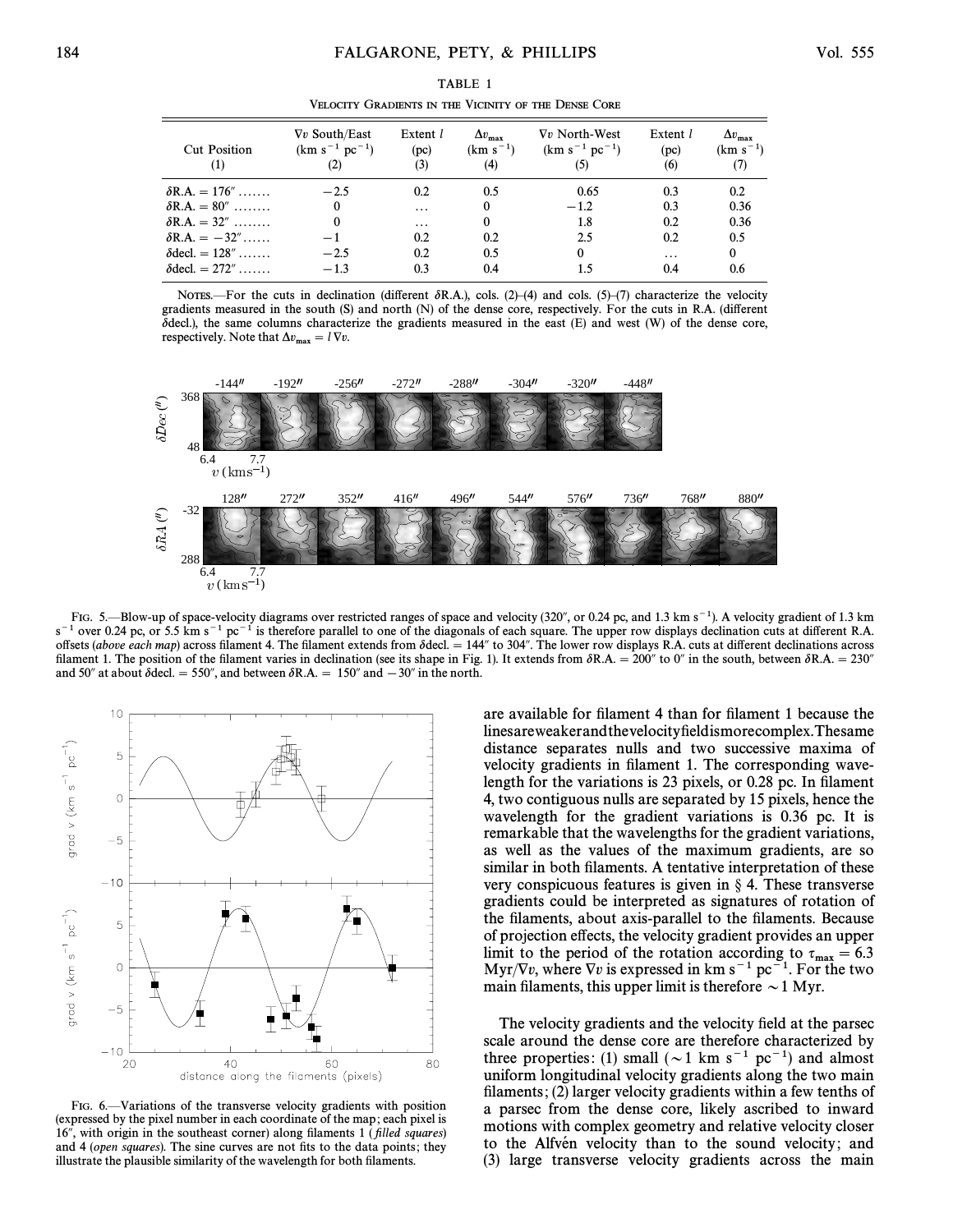filaments, ascribed to rotation, with spatial variations over  $\sim$  0.3 pc along the filaments.

# 3.3. Gas Density and Temperature

Long integrations have been performed in the highfrequency lines <sup>12</sup>CO ( $J = 4-3$ ) and ( $J = 3-2$ ) at three different offsets relative to the central position of the F98 maps:  $(0'', -15''), (0'', -90'')$ , and  $(75'', 0'')$ . The <sup>12</sup>CO  $(J = 4-3)$ lines were observed in 1997 and 1998 as a check on the absolute line calibration. The difference between the two years was less than 20%. These three positions were selected because they sample the line wing emission. The profiles are very similar at the three positions, and the lines have been averaged together. The resulting spectra are displayed in Figure 7.

Gaussian fits have been performed with three components for each spectrum. The two low-velocity components probably do not correspond to physically di†erent



FIG. 7.<sup>{-12}</sup>CO ( $J = 2$ <sup>-1</sup>) (thin solid line), ( $J = 3$ <sup>-2</sup>) (solid line), and  $(J = 4-3)$  (bold solid line) profiles obtained by integrating together the emission observed at offsets  $(0^{\prime\prime}, -15^{\prime\prime}), (0^{\prime\prime}, -90^{\prime\prime}),$  and  $(75^{\prime\prime}, 0^{\prime\prime}).$  The curves are the Gaussian fits described in the text. The temperature scale is the corrected main beam temperature of the  ${}^{12}CO$  ( $J = 2-1$ ) line (F98). The <sup>12</sup>CO ( $J = 4-3$ ) line has been multiplied by 1.7 for clarity.

components because they are centered at the dense core velocity and are likely to be a single self-absorbed component. In each spectrum there is a third, higher-velocity component centered at  $v_{\text{lsr}} = 7.8$  and 7.4 km s<sup>-1</sup> for the  $(J = 3-2)$  and  $(J = 4-3)$  lines, respectively, with half-power widths  $\Delta v = 0.4$  and 0.8 km s<sup>-1</sup>, respectively. These values show that the high-velocity emission does not have the same distribution in each transition. The <sup>12</sup>CO ( $J = 1-0$ ) and  $(J = 2-1)$  line wing emission is still broader. Yet there is a velocity interval,  $[7.8, 8.2]$  km s<sup>-1</sup>, over which the intensities in each line stay proportional to each other (see Fig. 8), and it is on data from these channels that we build the argument below, because they are likely not to be contaminated by opacity effects.

The characteristics of the emission in the four lowest <sup>12</sup>CO transitions in this velocity interval are reported in Table 2. The temperature scale used for the two lowest transitions,  $T_{\text{mb},c}$  is that introduced in F98. It is the mainbeam intensity corrected for the power collected in the secondary- and error-beam patterns at IRAM 30 m. The higher-J line ratios in extreme channels are roughly constant at  $R(4-3/3-2)=0.22\pm 0.05$ . If ratios of efficiencies measured on small planets are taken into account (resolved emission),  $R(4-3/3-2) = 0.29 \pm 0.06$ . We adopt  $R(4-3/3)$ <sup>-</sup>  $2$ ) = 0.25  $\pm$  0.1 to accommodate the fact that the gas emitting in these transitions is neither in an unresolved structure nor very extended (see  $\S 2$ ). We know from the low-J observations (F98) that the <sup>12</sup>CO ( $J = 2-1$ ) line wing emission is not thermalized. The value  $R(2-1/1-0) = 0.65 \pm 0.15$  that we determined in F98 is significantly lower than the LTE values at kinetic temperatures consistent with the line brightness ( $T_k > 12$  K). We therefore compute the populations of the CO rotational levels in the Large Velocity Gradient (LVG) approximation. To do so, we consider 33 levels, using the collision cross sections at large temperatures computed by McKee et al. (1982), implemented in an LVG radiative transfer code provided by M. Pérault.

To estimate the density and temperature of the line wing material, we look for solutions in the  $\left[n_{\text{H}_2}, N(\text{CO})/\Delta v\right]$ 



FIG. 8.—Left: <sup>12</sup>CO (J = 3–2) vs. <sup>12</sup> CO (J = 4–3) line intensities. Right: <sup>12</sup>CO (J = 2–1) vs. <sup>12</sup>CO (J = 3–2) line intensities over the extreme line wings. The values are line intensities integrated over velocity bins of 0.1 km s<sup> $-1$ </sup>.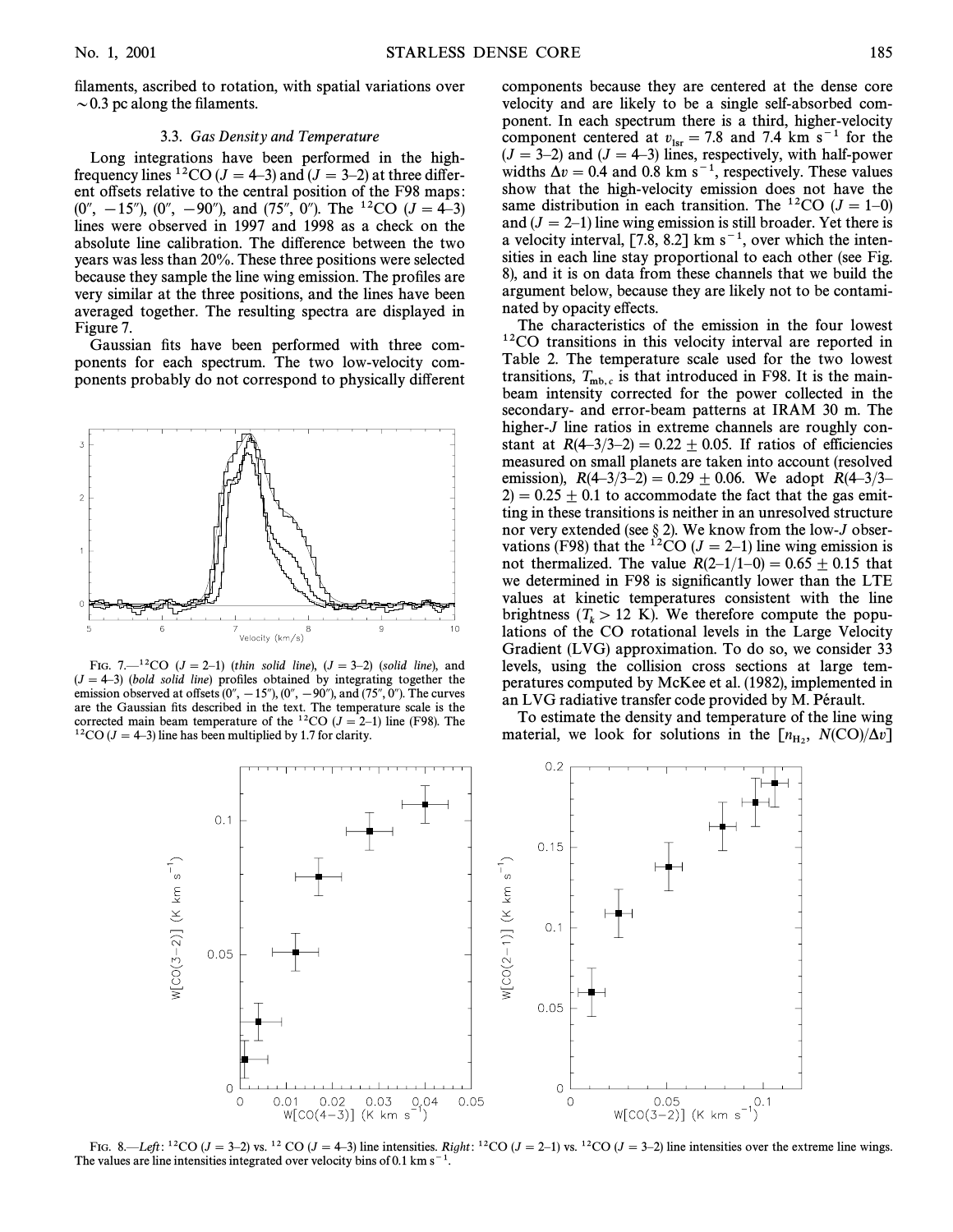TABLE 2 LINE INTENSITIES AND RATIOS

| $T_{\rm mb,c}$ (1–0)<br>(K) | $T_{\rm mb,c}$ (2–1)<br>(K) | $T_{\rm mb}$ (3–2)<br>(K) | $T_{\rm mb}$ (4–3)<br>(K) | $R(2-1/1-0)$  | $R(3-2/2-1)$ | $R(4-3/3-2)$ |
|-----------------------------|-----------------------------|---------------------------|---------------------------|---------------|--------------|--------------|
| 2.5                         | 1.5                         | 0.9(0.03)                 | 0.25(0.03)                | $0.65 + 0.15$ | $0.6 + 0.1$  | $0.25 + 0.1$ |

NOTES.—Line intensities are at 7.8 km  $s^{-1}$ , and line ratios are in the extreme line wings of the emission, integrated over the three positions observed at high frequency. The numbers in parentheses are the rms noise levels of the high-frequency spectra.

plane that satisfy  $R(4-3/3-2) = 0.25 \pm 0.1$  and  $R(2-1/$  $(1-0) = 0.65 \pm 0.15$  and have a <sup>12</sup>CO ( $\overline{J} = 4-3$ ) line intensity greater than or equal to that observed, i.e.,  $f_s =$  $T_{\rm col}$  to allow for  $\leq 1$ , to allow for beam dilution.<br>Sets of solutions are given in Table 3 for a range of tem Sets of solutions are given in Table 3 for a range of temperatures. For each pair  $[n_{\text{H}_2}, N(CO)/\Delta v]$  satisfying the halove three observational constraints we compute the CO above three observational constraints, we compute the CO abundance inferred from the wing velocity coverage  $\Delta v = 0.8$  km s<sup>-1</sup>, where the depth of the line of sight is taken to be equal to the thickness of the filaments,  $L = 0.1$ pc, because the line wing emission originates primarily in the filaments, *i.e.*,

$$
X(CO) = \frac{N(CO)}{\Delta v} \frac{\Delta v}{n_{\rm H_2} L}.
$$

Therefore, solutions that would imply  $X(CO) > 8 \times 10^{-5}$ or  $f_s > 1$  are ruled out. Table 3 shows that there is no solution for  $T_k < 20$  K or for  $T_k > 250$  K. But a whole range of solutions exists for 20 K  $\leq T_k \leq 250$  K: solutions 4, 6, 7, 10, and 13 of Table 3 and a solution with  $n_{\rm H_2} = 180 \text{ cm}^{-3}$  at  $m_{\rm H_2} = 180 \text{ cm}^{-3}$ .  $T_k = 250$  K. Note that an upper limit to the gas temperature<br>is provided by the width of the line wing emission. If the CO is provided by the width of the line wing emission. If the CO motions are thermal, the half-power line width in the  ${}^{12}CO$  $(J = 4-3)$  line of 0.8 km s<sup>-1</sup> corresponds to an upper limit of 375 K.

The thermal pressure of each solution is given in the last column of Table 3. These thermal pressures are all larger than the confining pressure provided by the weight of the

H I layer in the Galaxy ( $P_H/k = 10^4$  K cm<sup>-3</sup> at midplane;<br>Boulares & Cox 1990). We estimate that this pressure at the Boulares & Cox 1990). We estimate that this pressure, at the distance of the Taurus molecular complex from midplane  $(z = 50 \text{ pc})$ , is reduced by a factor of 2 and therefore that the ambient pressure is only  $P_H/k \sim 5 \times 10^3$  K cm<sup>-3</sup>. Non-<br>thermal motions increase the internal pressure within the thermal motions increase the internal pressure within the filaments according to  $P_{i,nt} = \rho_i \bar{v}_{i,nt}^2/3$ , with  $\bar{v}_{i,nt} = 1.6\sigma_{i,nt}$ .<br>The nonthermal contribution to the observed line width,  $\Delta v = 0.8$  km s<sup>-1</sup>, is obtained by deconvolution from the thermal contribution. In the same units, the nonthermal pressure within the filaments is found to vary from  $P_{i,nt}/k \sim$  $3 \times 10^4$  to 10<sup>3</sup> K cm<sup>-3</sup> for all the solutions between  $T_k =$ 20 K and 250 K. It is therefore not the dominant contribution to the internal pressure within the filaments, although it is not negligible, in particular at low temperature, where the thermal and nonthermal contributions are similar. Nonthermal motions in the gas outside the filaments contribute to the confinement of the filaments. This contribution is estimated as follows. Because 75% of the mass traced by <sup>12</sup>CO ( $J = 2-1$ ) in the map lies in the filaments and because the fractional areas of the filaments and background in the map are the same, the average column density across the filaments is about 3 times as high as that of the background. The average density within the filaments,  $\rho_i$ , is therefore related to that of the environment,  $\rho_{\text{tot}}$ , through the environment,  $\rho_{\text{tot}}$ , through the environment,  $\rho_{\text{tot}}$ , through the ratio of the path lengths across the filaments and the surrounding gas,  $\rho_i = 3\rho_{\text{out}} L_{\text{out}}/L_{\text{fil}} \approx 15\rho_{\text{out}}$  for  $L_{\text{out}} = 1$  pc<br>(Ungerechts,  $\mathcal{R}_i$ , Thaddeus, 1987), and  $L_{\text{out}} = 0.2$ , pc, and (Ungerechts & Thaddeus 1987) and  $L_{\rm fil} = 0.2$  pc, an

TABLE 3 LVG SOLUTIONS

| Solution           | $T_{k}$<br>(K) | $n_{\rm H_2}$<br>$\rm (cm^{-3})$ | $N({\rm CO})/\Delta v$<br>$\rm (cm^{-2}/km \ s^{-1})$ | X(CO)                | $f_{s}$        | $P_{\text{th}}/k$<br>(K cm <sup>-3</sup> ) |
|--------------------|----------------|----------------------------------|-------------------------------------------------------|----------------------|----------------|--------------------------------------------|
| $1 \ldots \ldots$  | 10             | $10^{3}$                         | $10^{17}$                                             | $2.8 \times 10^{-4}$ | 1.2            | 10 <sup>4</sup>                            |
| 2                  | 10             | 10 <sup>4</sup>                  | $3\times10^{16}$                                      | $8 \times 10^{-6}$   | 2.36           | 10 <sup>5</sup>                            |
| $3 \ldots \ldots$  | 20             | $10^{3}$                         | $3 \times 10^{16}$                                    | $8 \times 10^{-5}$   | 0.36           | $2 \times 10^4$                            |
| 4                  | 20             | $2 \times 10^3$                  | $10^{16}$                                             | $1.4 \times 10^{-5}$ | 0.5            | $4 \times 10^4$                            |
| 5.                 | 20             | $3 \times 10^3$                  | $5\times10^{15}$                                      | $4.8 \times 10^{-6}$ | 0.6            | $6 \times 10^4$                            |
| $6 \ldots \ldots$  | 40             | 600                              | $10^{16}$                                             | $4.4 \times 10^{-5}$ | 0.6            | $2.4 \times 10^{4}$                        |
| 7                  | 40             | 650                              | $5 \times 10^{15}$                                    | $2.1 \times 10^{-5}$ | 1              | $2.6 \times 10^{4}$                        |
| $8 \ldots \ldots$  | 40             | $10^{3}$                         | $2\times10^{15}$                                      | $5.6 \times 10^{-6}$ | $\overline{2}$ | $4 \times 10^4$                            |
| $9 \ldots \ldots$  | 60             | 300                              | $2\times10^{16}$                                      | $1.9 \times 10^{-4}$ | 0.5            | $1.8 \times 10^{4}$                        |
| $10 \ldots \ldots$ | 60             | 400                              | $5\times10^{15}$                                      | $3.5 \times 10^{-5}$ | $\mathbf{1}$   | $2.4 \times 10^{4}$                        |
| $11 \ldots \ldots$ | 60             | 600                              | $10^{14}$                                             | $4.8 \times 10^{-7}$ | 4              | $3.6 \times 10^{4}$                        |
| $12 \ldots$        | 100            | 150                              | $2\times10^{16}$                                      | $4.0 \times 10^{-4}$ | 0.5            | $1.5 \times 10^{4}$                        |
| $13 \ldots$        | 100            | 300                              | $5 \times 10^{15}$                                    | $4.8 \times 10^{-5}$ | 1              | $3 \times 10^4$                            |
| 14                 | 100            | 450                              | $10^{14}$                                             | $6.4 \times 10^{-7}$ | 3              | $4.5 \times 10^{4}$                        |
| $15 \ldots$        | 250            | 100                              | $10^{16}$                                             | $2.8 \times 10^{-4}$ | 0.71           | $2.5 \times 10^{4}$                        |
| $16$               | 250            | 170                              | $5\times10^{15}$                                      | $8 \times 10^{-5}$   | 0.83           | $4.2 \times 10^{4}$                        |
| $17 \ldots$        | 250            | 250                              | $10^{15}$                                             | $1.1 \times 10^{-5}$ | 3              | $6.2 \times 10^{4}$                        |

NOTES.—LVG solutions satisfying  $R(4-3/3-2)=0.25\pm 0.1$  and  $R(2-1/1-0)=$  $0.65 \pm 0.15$  for a broad range of kinetic temperatures. Solutions 4, 6, 7, 10, and 13 are consistent with the additional constraints  $f_s \le 1$  and  $X({\rm CO}) < 8 \times 10^{-5}$ .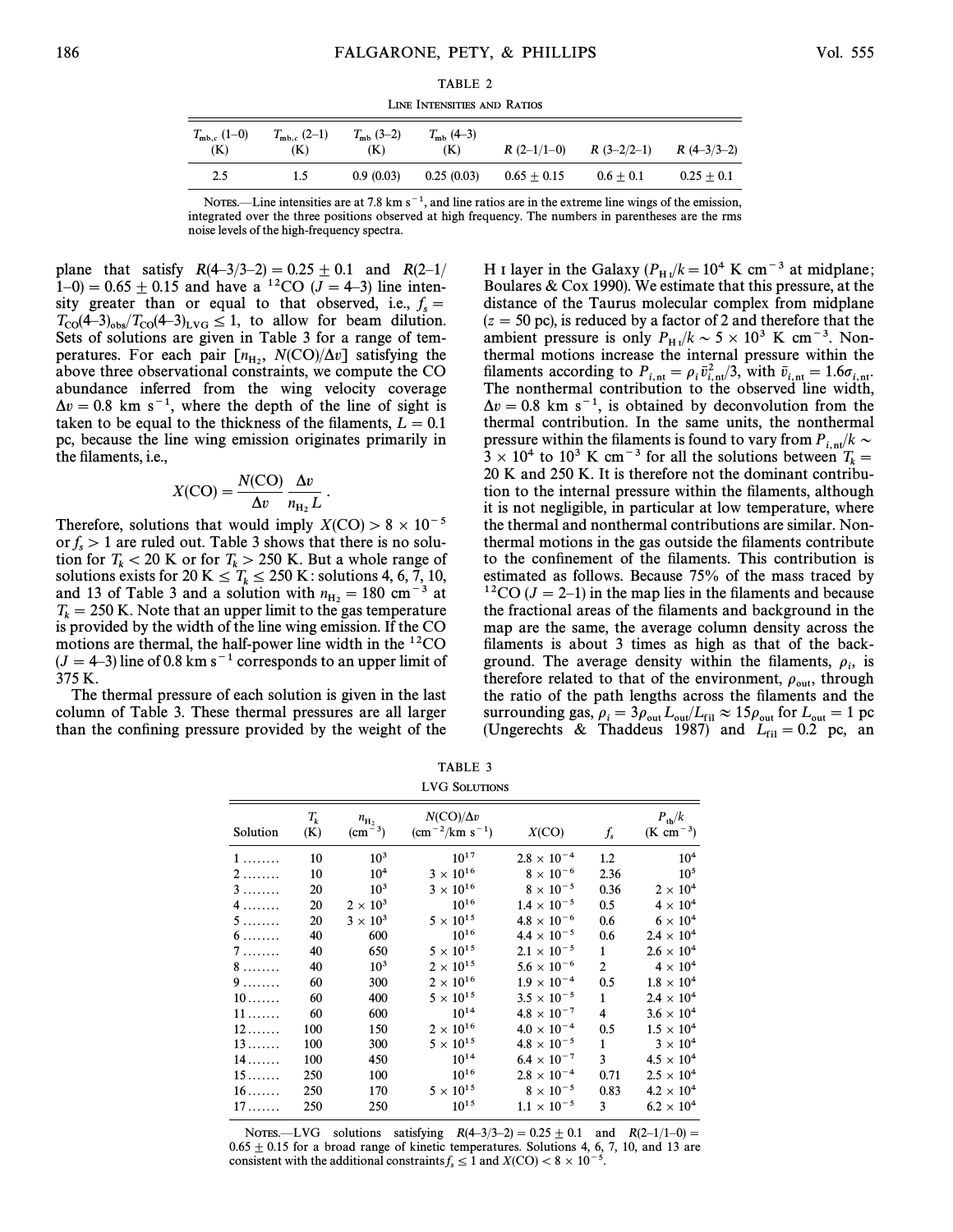average value of the projected size of the filaments ( $\approx 300^{\circ}$ ) at the emission level of 1 K km  $s^{-1}$ . The line widths outside the filaments are at most 1.5 times as large as those within (see the space-velocity cuts of Figs. 3 and 4). Assuming that these line widths are dominated by a nonthermal contribution provides an upper limit to the turbulent pressure,  $P_{\text{out, nt}}/k = \rho_{\text{out}} \bar{v}_{\text{out, nt}}^2/3$ , exerted by their environment on the filaments. For  $\rho_{\text{out}} = \rho_i/15$  and  $\bar{v}_{\text{out,nt}} =$ <br>15<sup> $\bar{v}_{\text{out}}$ </sup> the nonthermal pressure exerted by the 1.5 $\bar{v}_{\text{out}}$ , the nonthermal pressure exerted by the intervalse  $\bar{v}_{\text{out},\text{nt}}$  = 1.5 $\bar{v}_{\text{out},\text{nt}}$  = exerted by the services exerted by the services and thus environment on the filaments is  $P_{\text{out, nt}} = 0.15P_{i, nt}$  and thus ranges between  $4.5 \times 10^3$  and 165 K cm<sup>-3</sup>, depending on the solution adopted for the gas density within the filaments.

Therefore, the total internal pressure inside the filaments (thermal plus nonthermal) is found to range between  $7 \times 10^4$  and  $4.6 \times 10^4$  K cm<sup>-3</sup>, while the external pressure (weight of the H I layer plus external turbulent pressure) does not exceed  $10^4$  K cm<sup>-3</sup>. This is insufficient to balance the internal pressure of the filaments. In  $\S$  4, we discuss the issue of the confinement of the filaments.

The above set of solutions assumes a single gas component. Yet other solutions are possible, where very dense and cold cells, unresolved by existing observations, are coated by lower density gas of large optical depth in the low-J transitions. In such two-component solutions, the  $(J = 1-0)$  emission is dominated by that of the low-density envelope of each cell, while the <sup>12</sup>CO ( $J = 4-3$ ) emission arises mostly in the densest and coldest parts. The 12CO  $(J = 2-1)$  and  $(J = 3-2)$  emissions are a combination of both. The problem with such solutions lies in the fact that the envelope of each cell must be quite optically thick in the <sup>12</sup>CO ( $J = 1-0$ ) line. It is possible, though. For instance, the cells proposed in F98 to explain the low-J CO line properties [sheetlike or filamentary cells of 200 AU, cold ( $T_k < 20$ K), with density  $n_{H_2} = 3 \times 10^3$  cm  $^{-3}$  J are optically thick in<br>the <sup>12</sup>CO ( $I = 1.0$ ) and ( $I = 2.1$ ) lines but would not be the <sup>12</sup>CO ( $J = 1-\overline{0}$ ) and ( $J = 2-1$ ) lines but would not be detected in the <sup>12</sup>CO ( $J = 4-3$ ) line at the level observed, even though they would have a surface filling factor of unity. Each cell would need to have a denser, much smaller core, responsible for the observed <sup>12</sup>CO ( $J = 4-3$ ) emission. Cores of density  $n_{\text{H}_2} = 2 \times 10^4 \text{ cm}^{-3}$  or higher and  $N(\text{CO})/N$ <br>An  $= 10^{16} \text{ cm}^{-2}$  (km s<sup>-1</sup>)<sup>-1</sup> would be a plausible solution  $\Delta v = 10^{16}$  cm<sup>-2</sup>(km s<sup>-1</sup>)<sup>-1</sup> would be a plausible solution to explain the strength of the <sup>12</sup>CO ( $J = \overline{4}$ –3) wing. Yet size scales as small as 40 AU are inferred for these cores and the problem of beam dilution is raised, unless these cores too have nonspherical geometries and large surface filling factor as a whole.

In a recent study, Hegmann & Kegel (2000) have shown that density fluctuations strongly affect the line profiles and line intensity ratios in a turbulent velocity field. They find, for instance, that the line intensity ratio  $R(4-3/1-0)$ increases by a factor of 2 when the dispersion of the onepoint distribution function of the density is increased by a factor of 20, for the same turbulent velocity field and for the same correlation length as for the density. Of course, the two density distributions are very different: in the first case half the mass is contained in gas at densities higher than the average density, while in the latter case half the mass is in clumps of density more than 10 times the average density. Yet this example illustrates the high sensitivity of the line ratios, in particular those of well-separated rotational transitions, to the structures of the velocity and density fields (dispersions and correlation lengths). Interestingly, Ingalls et al. (2000) have reported observations of high-latitude clouds in the four lowest rotational transitions of CO. They find that all the integrated line intensities are linearly correlated and infer, as Falgarone & Phillips (1996) and Falgarone et al. (1998) did, that the excitation conditions are uniform in these clouds. From their line ratios, in particular the large intensities of the CO ( $J = 4-3$ ) lines, they conclude that the solution is high-density, low-temperature gas with CO-emitting cells  $\sim$  2000 AU. Clearly, from our Figure 8, we cannot state that the different line emissions are linearly correlated across the line wings, and we conclude that the gas emitting in the line wings in the vicinity of L1512 has different physical properties than that dominating the emission of high-latitude molecular clouds.

A detailed model of individual cells, including geometry and velocity field, is warranted to further quantify a solution with large density (and temperature) gradients at small scale  $(<200$  AU). This must await new observations with sensitive interferometers in the millimeter line domain and theoretical developments regarding cell structure, because at present we are not able to sufficiently constrain the geometry and the velocity field of the CO-emitting cells at such small scales.

### 4. DISCUSSION

#### 4.1. The Plausibility of the Hot Diluted Solutions

It is somewhat disappointing to find out that CO lines in four different rotational transitions and a large-scale map are not yet sufficient to determine unambiguously the density and temperature structure of the filaments surrounding a nearby dense core.

However, the set of low-density and warm solutions is consistent with recent detections of large abundances of  $HCO<sup>+</sup>$  in these filaments (Falgarone et al. 2001, in preparation). The large abundances inferred from the line intensity of the HCO<sup>+</sup> ( $J = 1-0$ ) line detected in emission are inconsistent with steady-state chemistry in gas at density lower than  $10^4$  cm<sup>-3</sup>. These large abundances can be explained by nonequilibrium chemistry triggered in hot regions, transiently heated by bursts of dissipation of turbulent energy. The high temperatures reached by the gas in the dissipation bursts allow endothermic reactions (or reactions with large energy barriers) to be activated. These bursts of dissipation are associated either with MHD shocks (Flower  $&$  Pineau des Forêts 1998) or with coherent, strong vortices bounded by layers of large velocity shear, in which viscous dissipation is large (Joulain et al. 1998). Subsequent isobaric cooling of these regions, once the burst has switched off, and the concomitant photodissociation of the molecules formed during the burst of dissipation have been computed. The  $HCO<sup>+</sup>$  abundances are consistent with those observed when the gas densities are between 50 and  $10^3$  cm<sup>-3</sup> with gas kinetic temperatures between 200K and 50 K, depending on the external shielding from the UV field. The time elapsed after the end of the burst, when the gas has cooled down to 200 K and  $X(HCO<sup>+</sup>) = 2 \times 10^{-9}$ , for instance, is short,  $2 \times 10^3$  yr for an ambient visual extinction  $A_v$  of 1 mag. At lower extinction, it would be even shorter.

Although we cannot rule out that these large  $HCO<sup>+</sup>$ abundances originate in very dense, small, and cold cells such as those envisioned in the previous section, it is striking that nonequilibrium processes triggered by intermittent dissipation of turbulent energy are so consistent with the data.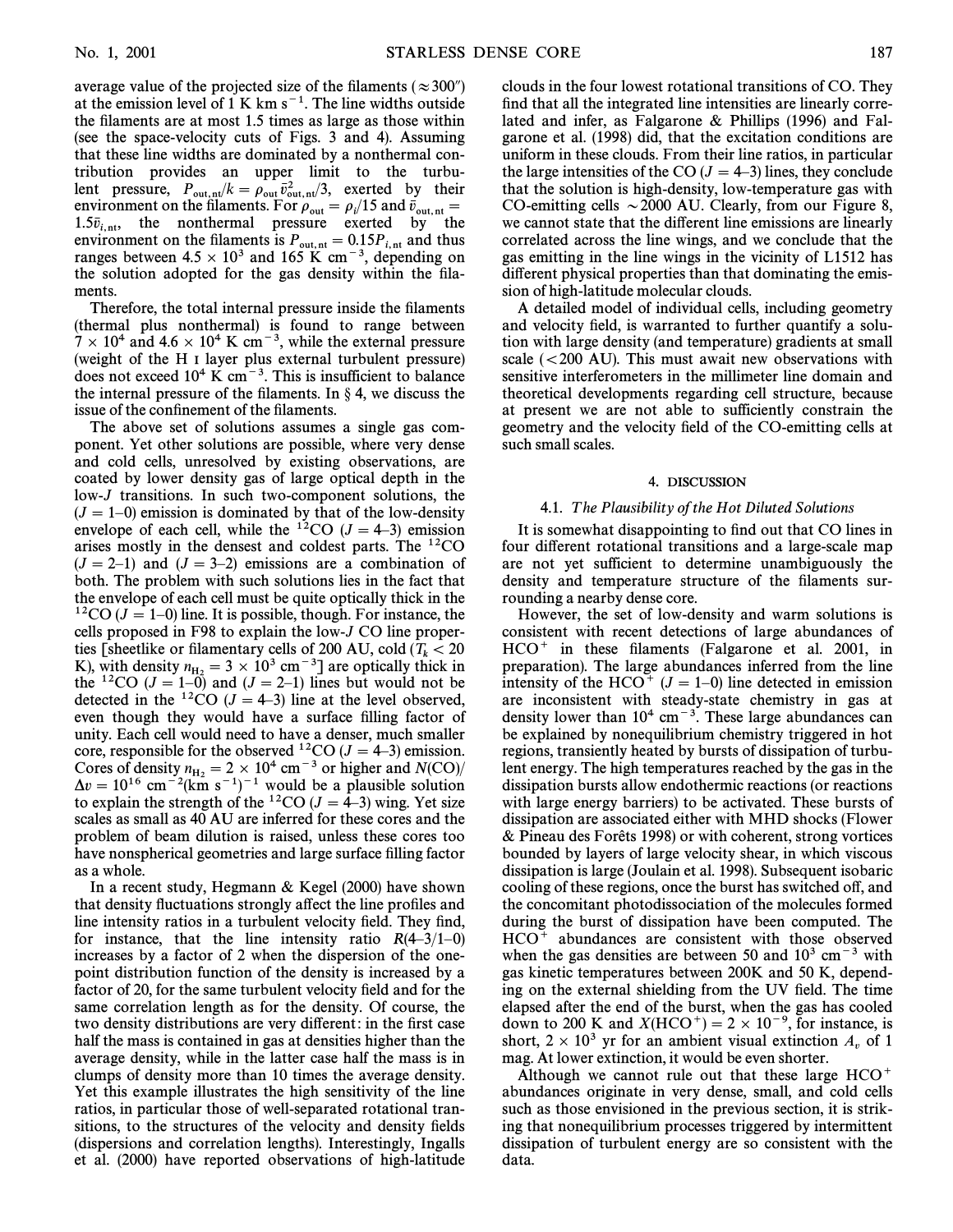# 4.2. The Confinement of the Filaments by a Helical Magnetic Field

We turn now to the dynamics of the two main filaments. We estimate their mass per unit length to be  $m = 10^{15}$  g cm<sup>-1</sup> = 1.6  $M_{\odot}$  pc<sup>-1</sup> for an average density  $n_{\rm H_2} = 10^3$ <br>cm<sup>-3</sup> within a radius of 0.1 pc corresponding to the  $\text{cm}^{-3}$  within a radius of 0.1 pc, corresponding to the average half-power size. Their one-dimensional internal velocity dispersion ( $\sigma = 0.13$  km s<sup>-1</sup>) is derived from the CO half-power line width  $(\Delta v = 0.2$  km s<sup>-1</sup>). The virial mass per unit length is  $m_{\text{vir}} = 2\sigma^2/G = 7.5 M_\odot \text{ pc}^{-1}$ , so that the filaments are far below virial balance between self. the filaments are far below virial balance between selfgravity and internal kinetic energy,  $m/m_{vir} = 0.2$ . They are not held either by the pressure of the H I layer or by the turbulent pressure of their environment, as shown in  $\S 3$ . We therefore consider magnetic confinement.

In recent papers, Fiege & Pudritz (2000a, 2000b) study the equilibria of pressure-truncated filaments held by selfgravity and/or helical magnetic fields. They find that observed properties of filaments in molecular clouds, namely  $m/m_{\text{vir}}$  and  $P_s/\overline{P}$ , the ratio of the surface pressure to internal average pressure are more consistent with models internal average pressure, are more consistent with models with helical fields than either unmagnetized models or those with purely poloidal fields. They stress that, for magnetic field intensities decreasing with the radius of the filaments, the poloidal component of the field,  $B_z$ , helps in supporting filaments against self gravity and that the toroidal comfilaments against self-gravity and that the toroidal component,  $B_{\phi}$ , squeezes the filaments. Helical fields therefore  $\phi$  is the ratio either support or confine filaments, depending on the ratio  $\Gamma_{\phi}/\Gamma_z$  of the toroidal and poloidal flux to mass ratios. They study the linear stability of these equilibrium configurations to axisymmetric perturbations. Their results appear to be particularly relevant to the present observations, as we explain below.

Fiege  $\&$  Pudritz (2000a, 2000b) find that the gravitydriven modes, which dominate when  $\Gamma_{\phi}$  is weak compared to  $\Gamma_z$ , tend to generate long (compared to the thickness of the filaments), wavelength instabilities, whereas in the the filaments) wavelength instabilities, whereas in the opposite condition,  $\Gamma_{\phi} > \Gamma_{z}$ , MHD modes develop with much smaller wavelengths. Gravity-driven and MHD much smaller wavelengths. Gravity-driven and MHD modes blend together at intermediate wavelengths and correspond to the physical regime in which the filaments fragment most slowly. The striking point in their results is that these instabilities induce toroidal velocities in the filaments that change sign with a spatial period equal to the wavelength of the instability. This is a pattern extremely reminiscent of what has been observed in the two main filaments (Figs. 5 and 6).

We have therefore estimated from their computations which kind of instability the observed flipping of the transverse velocity gradients traces. It is determined by the ratio,  $\lambda/D$ , of the observed wavelength ( $\lambda$ ) to the filaments' diameter ( $D \sim 0.1$  pc), under the assumption that the observed wavelength is that of the mode of fastest-growing instability  $(\lambda_{\text{max}})$  for a given value of  $\Gamma_{\phi}/\Gamma_{z}$ . The observed ratio is  $\lambda/(\Omega_{\phi})$  3 for the two main filaments discussed in 8.3. This  $\lambda/\overline{D} \sim 3$  for the two main filaments discussed in § 3. This corresponds to an MHD instability developing in a toroidally dominated magnetic field, and it is indeed very close to the intermediate regime in which self-gravity starts to be important and the growth rates of the instability are the smallest. The determination of the ratio  $B_{\phi}/B_{\tau}$  requires knowledge of the dependence of the gas density on radius, which has not yet been determined observationally. According to Fiege & Pudritz (2000b), the growth rate of this instability is  $3 \times 10^{-15}$  s<sup>{-1}</sup>  $< \omega \times 10^{-14}$  s<sup>-1</sup>, which corresponds to rather long timescales, between  $5 \times 10^5$  and  $1.6 \times 10^6$  yr.

In such a regime, the toroidal component  $B_{\phi}$  has two roles: it helps in confining the filament and has a stabilizing influence. The variation with radius of the toroidal component induces a z component of the current  $j = \nabla \times B$ , hence a radial component of the Lorentz force. The intensity of the Lorentz force may be approximated by  $F_L \approx$  $B^2/4\pi r_0$ , where B is the intensity of the field and  $r_0$  the bickness of the filament over which B significantly thickness of the filament, over which  $B_{\phi}$  significantly changes. For  $B = 10 \mu G$  and  $r_0 = 0.1$  pc,  $F_L \sim 2 \times 10^{-29}$ <br>dynas cm<sup>-3</sup>. The radial component of the Lorentz force dynes cm<sup> $-3$ </sup>. The radial component of the Lorentz force helps in confining the filament because the drag force between the ions and neutrals has a comparable amplitude. The force per unit volume exerted by the ions on the neutrals via collisions is  $F_{in} = \gamma \rho_i \rho_n (v_i - v_n)$  where  $\gamma =$  $\langle \sigma v \rangle_{in}/(\mu_i + \mu_n) \sim 0^{14}$  cm<sup>3</sup> s<sup>-1</sup> g<sup>-1</sup> (main ion HCO<sup>+</sup>),  $\rho$ <br>and  $\rho$  are the mass densities of ions and neutrals, and  $r-r$  $\begin{bmatrix} \n\sqrt{U} & \sqrt{U} & \mu_i \\ \n\end{bmatrix}$  are the mass densities of ions and neutrals, and  $v_i - v_i$ <br>is the amplitude of the drift velocity. It is interesting that ind  $p_n$  are the mass densities of folls and neutrals, and  $v_i - v_n$ <br>is the amplitude of the drift velocity. It is interesting that  $F_{in} = F_L$  for  $n_{\text{H}_2} = 500 \text{ cm}^{-3}$ ,  $v_i - v_n = 0.3 \text{ km s}^{-1}$ , and an invariant degree of  $x = 2 \times 10^{-6}$ . Were the magnetic field ionization degree of  $x = 2 \times 10^{-6}$ . Were the magnetic field structured at smaller scales without being more intense, the Lorentz force would increase because the current vector would increase, but the confinement of the neutrals by the field would be efficient only if the drag force between ions and neutrals increases accordingly, i.e., for larger densities or larger drift velocities.

Confinement of dense cores with poloidal fields requires that the magnetic fields rise toward the edges of the cores, squashing them into a prolate shape (J. D. Fiege 2000, private communication). Tagger, Falgarone, & Shukurov (1995) and, more recently, Franqueira, Tagger,  $&$  Gómez de Castro (2000) have shown that, if neutrals and magnetic field decouple at small scale, ambipolar filamentation of the magnetic field under the effect of turbulence causes the ions and magnetic Ñux to condense into structures from which the neutrals are progressively expelled as time increases. In these regions, the neutrals compress the ions and the field and reciprocally, the ions and field compress the neutrals.

This tentative interpretation of our observations, namely the flipping of the transverse velocity gradients along the filaments, provides considerable evidence for helical field in a filamentary molecular structure. The ratio of the wavelength of the instability to the filament thickness is the first dynamical manifestation that the toroidal component is the dominant component of the magnetic field. This toroidal component has the important role of confining the filaments, which are far from being held by self-gravity  $(m/m_{vir} = 0.2)$ , by pressure of the H I component, or by turbulent pressure.

# 4.3. Slow Gas Accretion onto the Dense Core

The longitudinal velocity gradients observed along the filaments and within a few tenths of a parsec from the core may trace gas motions toward the dense core. It is not possible, without a detailed model of the core, to determine what drives the inward motion, in particular if it is due to a nonthermal pressure gradient between the core and its environment. Gravity has to play a role, but magnetic forces, as discussed in the previous paragraph, are expected to strongly modify the collapse.

We can estimate the accretion rate of the environment onto the dense core from the velocity gradients observed in the dense core environment (Table 1). If we assume that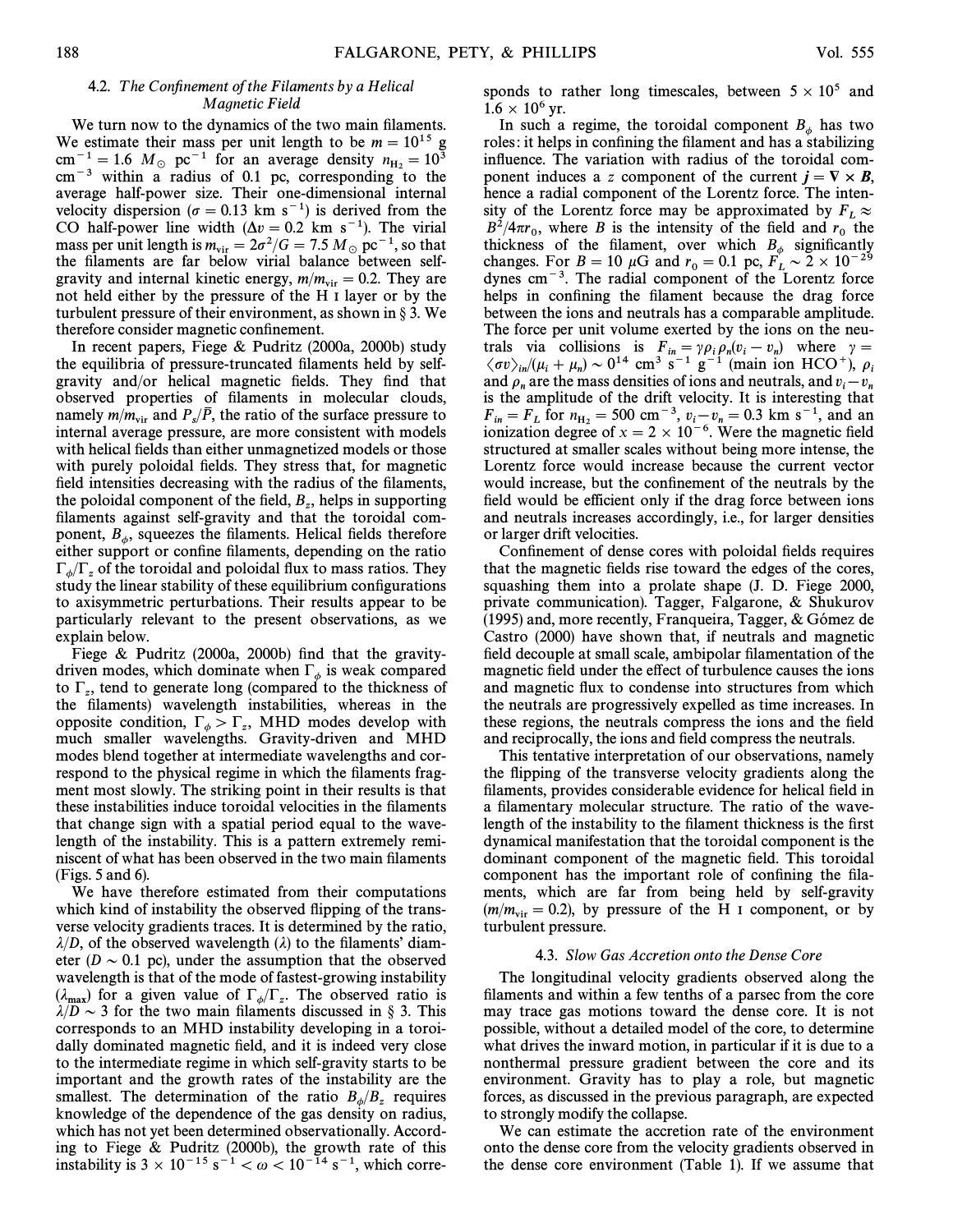accretion is taking place in  $4\pi/8$  steradians (as suggested by the geometry in projection) and that the average density of the infalling gas is  $n_{\text{H}_2} = 500 \text{ cm}^{-3}$ , we find that the accretion rate is of the order of  $\dot{M} = 4 \times 10^{-6} \text{ M}$  wr<sup>-1</sup> accretion rate is of the order of  $\dot{M} = 4 \times 10^{-6} M_{\odot} \text{ yr}^{-1}$ <br>(r/0.2 pc)<sup>2</sup>(n, /0.5 km s<sup>-1</sup>). This is an unper limit however  $(r/0.2 \text{ pc})^2(v_{\text{rel}}/0.5 \text{ km s}^{-1})$ . This is an upper limit, however, since the infalling gas may not fill  $4\pi/8$  steradians and may be structured over smaller solid angles, as suggested by the spatial variations of the gradients in the core vicinity. A range of relative velocities of accreting gas relative to the dense core is provided by the values of  $v_{rel}$  in Table 1, and r is the distance from the core center at which this velocity is measured.

L1512 therefore appears to be a very young dense core which is likely to be still growing by gas accretion. This would be consistent with the fact that L1512 is one of the least centrally condensed of the nearby dense cores mapped in the submillimeter continuum emission (Ward-Thompson et al. 1994) and has no signpost of infall motions toward a central object, such as the so-called blue-line asymmetry (Gregersen & Evans 2000).

It may be helpful here to stress that the inward motions observed in the vicinity of L1512 are of a different nature from those detected within  $\sim 0.03$  pc of the center of several dense cores, interpreted as possible infall motions related to star formation (Lee, Myers, & Tafalla 1999). They may also differ from the so-called extended inward motions detected in L1544 by Tafalla et al. (1998): those inward motions extend over at most 0.1 pc from the center of the core and are identified with optically thin tracers, while they are here observed up to almost 1 pc from the core in L1512. The size scales over which these inward motions are observed therefore differ by almost 1 order of magnitude. In addition, the relative velocities between the infalling gas and the core are larger at large scale in L1512 than at small scale in L1544. Yet these motions might coexist in both cores: the L1544 maps of Tafalla et al. (1998) do not extend far enough from the core, and our analysis based on  ${}^{12}CO$  cannot probe the inner 0.1 pc of L1512. In L1512, the puzzle raised by the fact that the relative velocity increases with the distance from the core is left unsolved, except for the possibility of the gravitational collapse of a mass of gas at uniform density in a very early phase (Spitzer 1978).

### 5. CONCLUSIONS

The parsec-scale environment of the starless dense core

Bertoldi, F., & McKee, C. F. 1992, ApJ, 395, 140

- Bonazzola, S., Falgarone, E., Heyvaerts, J., Pérault, M., & Puget, J.-L. 1987, A&A, 172, 293
- Bonazzola, S., Pérault, M., Puget, J.-L., Heyvaerts, J., Falgarone, E., & Panis, J.-F. 1992, J. Fluid Mech., 245, 1
- 
- 
- Boulares, A., & Cox, D. P. 1990, ApJ, 365, 544 Cadot, O., Douady, S., & Couder, Y. 1995, Phys. Fluids, 7, 630 Dame, T. M., Elmegreen, B. G., Cohen, R. S., & Thaddeus, P. 1986, ApJ, 305, 892
- Douady, S., Couder, Y., & Brachet, M. E. 1991, Phys. Rev. Lett., 67, 983
- Falgarone, E., Panis, J.-F., Heithausen, A., Pérault, M., Stutzki, J., Puget,
- J.-L., & Bensch, F. 1998, A&A, 331, 669 (F98)<br>Falgarone, E., & Pérault, M. 1987, in Physical Processes in Interstellar Clouds, ed. G. E. Morfill & M. Scholer (Dordrecht: Reidel), 59
- Falgarone, E., & Phillips, T. G. 1996, ApJ, 472, 191<br>Falgarone, E., Puget, J.-L., & Pérault, M. 1992, A&A, 257, 715
- 
- Fiege, J. D., & Pudritz, R. E. 2000a, MNRAS, 311, 85
- 2000b, MNRAS, 311, 105 Flower, D. R., & Pineau des Forêts, G. 1998, MNRAS, 297, 1182
- Franqueira, M., Tagger, M., & Gómez de Castro, A. I. 2000, A&A, 357, 1143

Gregersen, E. M., & Evans, N. J., II 2000, ApJ, 538, 260

L1512 is characterized by conspicuous filaments, which contain the bulk of the mass (as traced by  ${}^{12}CO$ ) and converge in projection and in velocity on the dense core location. The gas in this environment reveals a high level of complexity.

First, the gas is far from quiescent, and various motions are observed at different scales. There is spinning of the filaments along their long axis, with velocity gradients up to  $\sim$ 8 km s<sup>-1</sup> pc<sup>-1</sup> implying a rotation period  $\sim$ 1 Myr. There are inflow motions toward the dense core along the main filaments (up to about 1 pc from the core), but also along more distributed directions, over a few tenths of parsec from the core, at velocities (relative to that of the dense core) likely to be closer to the Alfvén velocity than to the sound velocity. The gas accretion rate to the core is low, very likely mediated and slowed by strong magnetic forces.

Second, we find oscillations in the toroidal velocity of the filaments, and a tentative interpretation is proposed: it may be the signature of an MHD instability developing in filaments threaded by a helical magnetic field. In the present case of filaments not confined by self-gravity nor by external pressure, the toroidal component dominates the field and contributes to the confinement of the gas.

Last, there is evidence for the existence of warm and diluted gas in the environment of this dense core. This gas is at present out of chemical and thermal balance and may have been formerly heated by a burst of viscous dissipation of turbulence, switched o† a few thousand years ago.

These observational properties suggest that rotation seems to manifest itself more than compression in the environment of this dense core and that the magnetic field plays a major role in mediating the gas infall leading to the growth of the dense core.

One of us (E. F.) is grateful to R. Pudritz and J. Fiege for illuminating confrontations between observations and theory, which have inspired the tentative identification of the MHD instability in the filaments. E. F. also acknowledges the hospitality of the Institute for Theoretical Physics at the University of California, Santa Barbara (NSF grant PHY 99-07949) where this work has evolved. We thank M. Pérault for providing us with his LVG code. The Caltech Submillimeter Observatory is funded by NSF grant AST 99-80846.

REFERENCES

- 
- Hegmann, M., & Kegel, W. H. 2000, A&A, 359, 405 Ingalls, J. G., Bania, T. M., Lane, A. P., Rumitz, M., & Stark, A. A. 2000, ApJ, 535, 211
- Joulain, K., Falgarone, E., Pineau des Forêts, G., & Flower, D. 1998, A&A, 340, 241
- Klessen, R. S., Heitsch, F., & Mac Low, M.-M. 2000, ApJ, 535, 887<br>Kulsrud, R., & Pearce, W. P. 1969, ApJ, 156, 445<br>Lee, C. W., Myers, P. C., & Tafalla, M. 1999, ApJ, 526, 788
- 
- 
- 
- Lis, D. C., Pety, J., Phillips, T. G., & Falgarone, E. 1996, ApJ, 463, 623 Mac Low, M.-M. 1999, ApJ, 524, 169
- McKee, C. F., Storey, J. W. V., Watson, D. M., & Green, S. 1982, ApJ, 259,
- 647
- Myers, P. C., & Lazarian, A. 1998, ApJ, 507, L157
- Ostriker, E. C., Gammie, C. F., & Stone, J. M. 1999, ApJ, 513, 259
- Pety, J. 1999, Ph.D. dissertation, Univ. Paris
- Porter, D. H., Pouquet, A., & Woodward, P. R. 1994, Phys. Fluids, 6, 2133
- Scoville, N. Z., Yun, M. S., Clemens, D. P., Sanders, D. B., & Waller, W. H. 1987, ApJS, 63, 821
- Solomon, P. M., Rivolo, A. R., Barrett, J., & Yahil, A. 1987, ApJ, 319, 730
- Spitzer, L. 1978, Physical Processes in the Interstellar Matter (New York : Wiley)